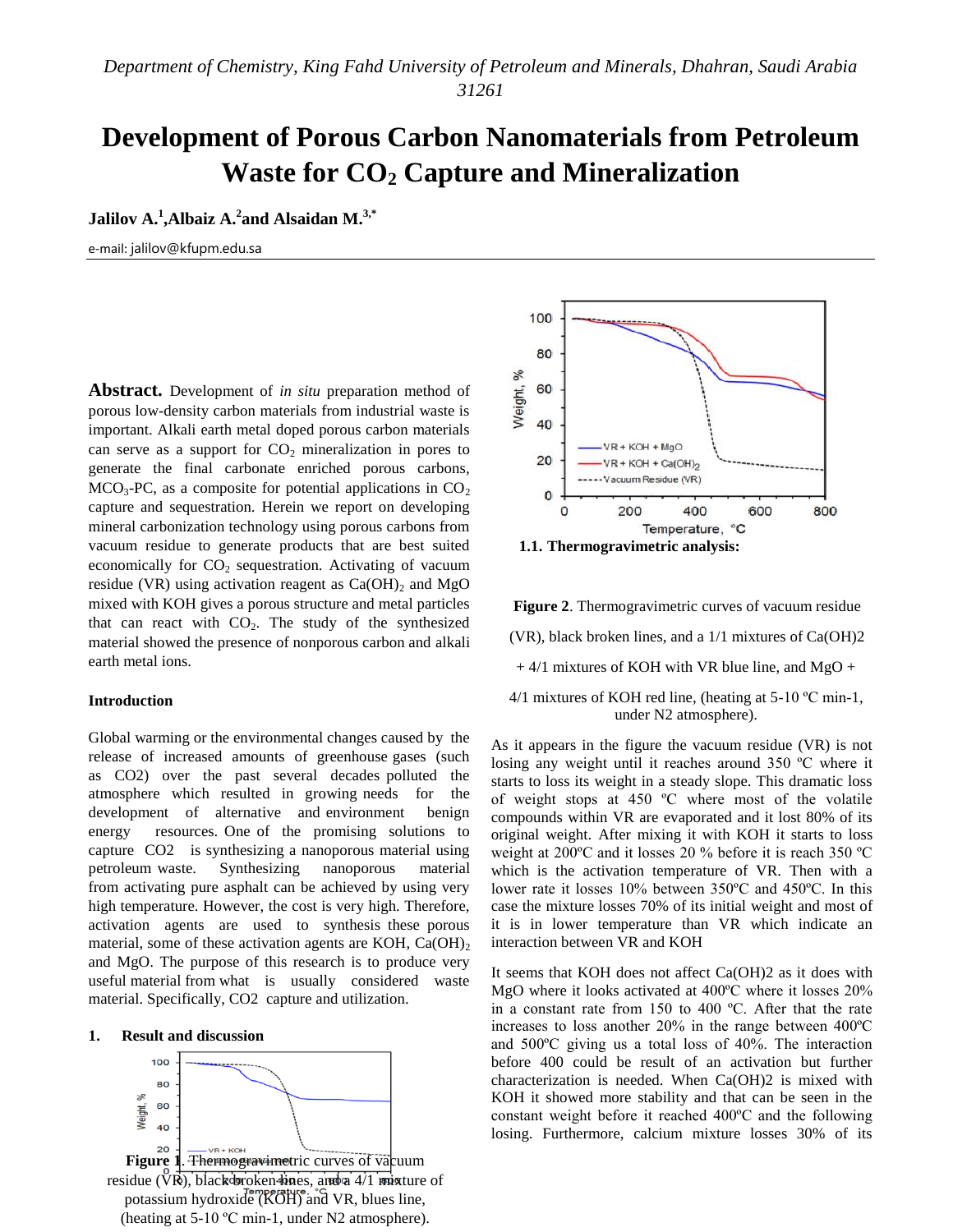weight in the range of 400 to 500ºC which indicate its been activated

# **1.2. X-ray diffraction analysis**



**Figure 3**. Powder X-ray diffraction (PXRD) pattern of the five carbon materials made from vacuum residue using different methods.

It seems that all of the mixtures have the same peak at 48 while they differ on the other peaks. Calcium compounds have peaks between 30 and 35 where the KOH CaOH2 mixture have an intense one at  $30$  which found to be identical for calcite CaCO3 peak indicating its existence(1). On the other hand, from the fronting peak at 2θ 42 on MgO mixture that it stays there with lower concentration and didn't form MgCO3 ether with added KOH or pure since it does not have a peak at  $2\theta = 30$  (2) (3). For Ca(OH)2 with VR there are 2 peaks around  $2\theta = 30$  where they indicate the presence of some unreacted Ca(OH)2 (4) . Finally, peaks at 40 are characteristic for activated carbon particle which is a proof for activation (5)(6).

#### **1.3. Raman analysis**



**Figure 4**. Raman spectrum of the carbon materials made from vacuum residue using KOH, Ca(OH)2 and MgO as an activating agent.

Vacuum residue (VR) is mostly composed of carbon and hence its spectrum is similar to that of carbon. The above figure displays a typical Raman spectrum that consists of calcite and VR activated with KOH. Additional to the G band and D band, at 1100 cm-1 we can see the calcite band which is very intense which means that we have Calcite in higher concentration than CaOH, which captured the volatile compounds in the reaction. To this end, there is not a special spectrum of VR, as in the case for different forms of amorphous carbon. Raman analysis will not be helpful with Magnesium Carbonate due to its inactivity.

# **1.4. Scanning Electron Microscope analysis**



**Figure 5**. A picture of the (VR)+KOH at magnification of 60000 times using by Scanning Electron Microscope (SEM).

As it is clear from the morphology of the material it is rough and not uniformed at all. This lack of uniformity indicates high surface area that can accommodate more CO2. Furthermore, by zooming and focusing the porous would be clearer where it can absorb small molecules as CO2.

# **Conclusion**

Promising preliminary results indicates a change in the vacuum residue and increase the yield of producing the porous material. These data clearly showed the forming of nonporous carbon that have metals also. The expectation for the surface area is to exceed 1000 m2/g but due to time limitation, BET analysis was not performed yet.

# **References:**

- 1. Thriveni, Thenepalli & Nam, S.-Y & Ahn, Ji-Whan & Um, Namhyun. (2014). Enhancement of arsenic removal efficiency from mining waste water by accelerated carbonation. IMPC 2014 - 27th International Mineral Processing Congress.
- 2. DERCZ, G., PRUSIK, K., PAJAK, L., PIELASZEK, R., MALINOWSKI, J. J., & PUDŁO, W. (2009). Structure studies on nanocrystalline powder of MgO xerogel prepared by the sol-gel method. Materials Science (0137-1339), 27(2), 201– 207.
- 3. Zhen-Guo Li, Ze-Sheng Ji, Li-Li Jiang, & Si-Wen Yu. (2017). Effect of additives on the properties of magnesium oxysulfate cement. Journal of Intelligent & Fuzzy Systems, 33(5), 3021– 3025.
- 4. Khachani, M & El Hamidi, Adnane & Halim, Mohammed & Arsalane, Said. (2014). Non-isothermal kinetic and thermodynamic studies of the dehydroxylation process of synthetic calcium hydroxide Ca(OH)2. Journal of Materials and Environmental Science. 5. 615-624.
- 5. Cheng, S., Zhang, L., Xia, H., & Peng, J. (n.d.). Characterization and adsorption properties of La and Fe